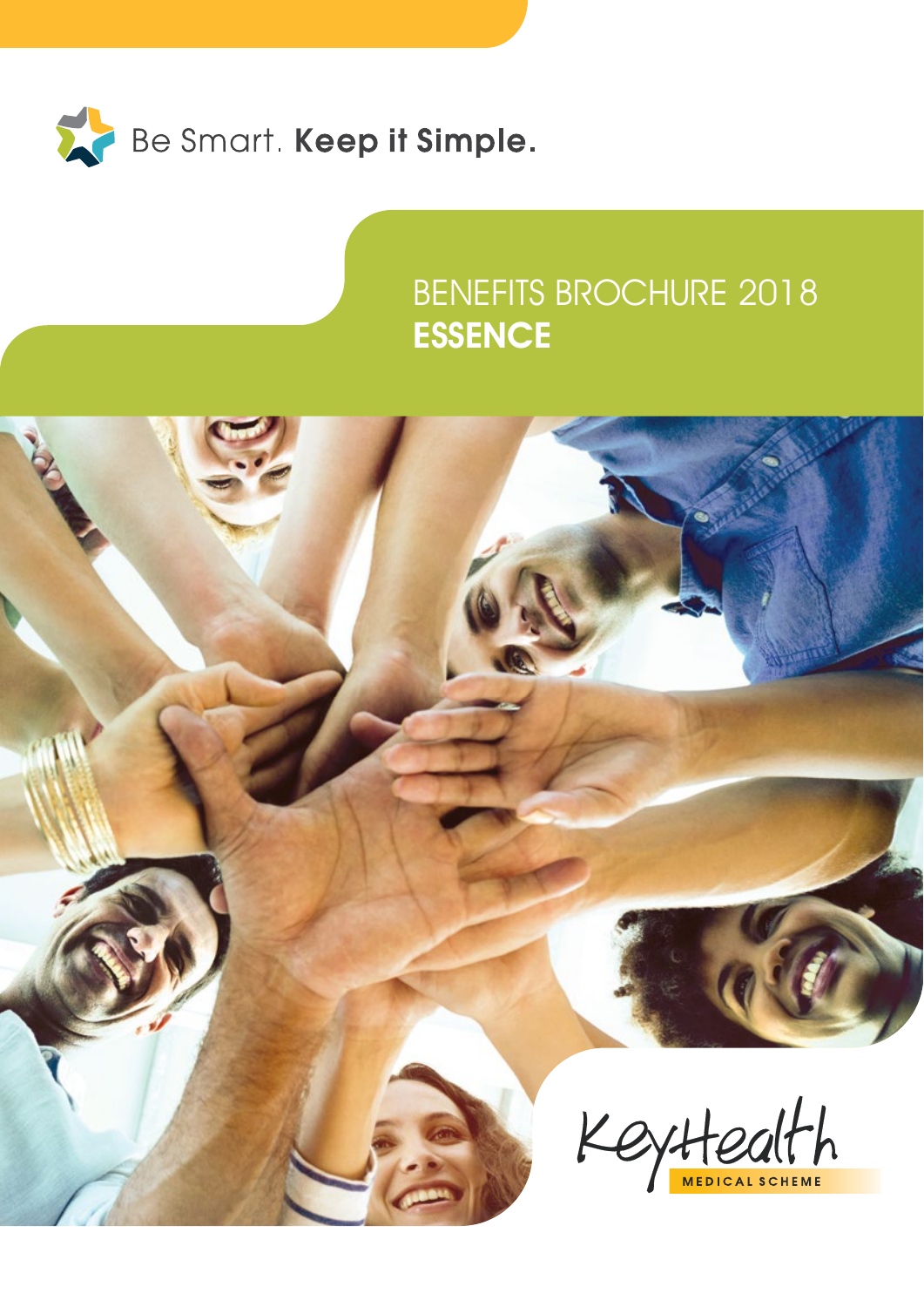## ESSENCE OPTION

|              | <b>MAJOR MEDICAL BENEFITS</b>                                                                                                                                                                                                                                                                                                   | $MST(\leq)$ | <b>BENEFIT</b> | <b>EXPLANATORY NOTES / BENEFIT SUMMARY</b>                                                                                                                          |
|--------------|---------------------------------------------------------------------------------------------------------------------------------------------------------------------------------------------------------------------------------------------------------------------------------------------------------------------------------|-------------|----------------|---------------------------------------------------------------------------------------------------------------------------------------------------------------------|
| H            | <b>HOSPITALISATION</b>                                                                                                                                                                                                                                                                                                          |             |                | Pre-authorisation compulsory.                                                                                                                                       |
|              | Varicose vein surgery, facet joint injections,<br>hysterectomy, rhizotomy, reflux surgery, back<br>and neck surgery (incl. spinal fusion),<br>joint replacement.                                                                                                                                                                |             |                | PMB entitlement only.                                                                                                                                               |
|              | Private hospitals                                                                                                                                                                                                                                                                                                               |             |                | Unlimited, up to 100% of Agreed Tariff, subject to use of DSP hospital<br>(Netcare or Life Healthcare). (30% co-payment at non-DSP hospital.)                       |
|              | State hospitals                                                                                                                                                                                                                                                                                                                 |             |                | Unlimited, up to 100% of Agreed Tariff.                                                                                                                             |
|              | Specialist and anaesthetist services                                                                                                                                                                                                                                                                                            | 100%        |                | Unlimited, subject to use of DSP provider.                                                                                                                          |
|              | Medicine on discharge                                                                                                                                                                                                                                                                                                           | 100%        | R475           | Per admission.                                                                                                                                                      |
|              | <b>MAJOR MEDICAL OCCURRENCES</b>                                                                                                                                                                                                                                                                                                |             |                |                                                                                                                                                                     |
| $\mathbb{S}$ | <b>SUB-ACUTE FACILITIES &amp; WOUND CARE</b><br>Hospice, private nursing, rehabilitation,<br>step-down facilities and wound care                                                                                                                                                                                                | 100%        |                | Pre-authorisation compulsory and subject to Case Management and<br>Scheme Protocols. PMB entitlement only.                                                          |
| $\mathbb{Q}$ | TRANSPLANTS (Solid organs, tissue and corneas)<br>Hospitalisation, harvesting and drugs for<br>immuno-suppressive therapy.                                                                                                                                                                                                      | 100%        |                | Pre-authorisation compulsory and subject to Case Management.<br>PMB entitlement in DSP hospitals only.                                                              |
|              | <b>DIALYSIS</b>                                                                                                                                                                                                                                                                                                                 | 100%        |                | Pre-authorisation compulsory and subject to Case Management and<br>Scheme Protocols. PMB entitlement only.                                                          |
|              | <b>ONCOLOGY</b>                                                                                                                                                                                                                                                                                                                 | 100%        | R139 500       | Pfpa. Pre-authorisation compulsory and subject to Case Management<br>and Scheme Protocols.                                                                          |
| <b>ASP</b>   | <b>RADIOLOGY</b>                                                                                                                                                                                                                                                                                                                | 100%        |                | Pre-authorisation compulsory for specialised radiology, including MRI and CT<br>scans. Hospitalisation not covered if radiology is for investigative purposes only. |
|              | MRI and CT scans                                                                                                                                                                                                                                                                                                                |             | R14 700        | Pfpa. R1 480 co-payment per scan (in- or out-of-hospital), excluding<br>confirmed PMBs.                                                                             |
|              | X-rays                                                                                                                                                                                                                                                                                                                          |             |                | Unlimited.                                                                                                                                                          |
|              | PET scans                                                                                                                                                                                                                                                                                                                       |             |                | No benefit.                                                                                                                                                         |
|              | <b>PATHOLOGY</b>                                                                                                                                                                                                                                                                                                                | 100%        |                | Unlimited.                                                                                                                                                          |
|              | <b>OUT-OF-HOSPITAL BENEFITS</b>                                                                                                                                                                                                                                                                                                 | $MST(\leq)$ | <b>BENEFIT</b> | <b>EXPLANATORY NOTES / BENEFIT SUMMARY</b>                                                                                                                          |
|              | <b>DAY-TO-DAY BENEFITS</b>                                                                                                                                                                                                                                                                                                      |             |                |                                                                                                                                                                     |
|              | <b>ROUTINE MEDICAL EXPENSES</b><br>General practitioner and specialist consultations,<br>radiology (incl. Nucleur Medicine Study and<br>bone density scans). Prescribed and over-the-<br>counter medicine. Optical and auxiliary services,<br>e.g. physiotherapy, occupational therapy,<br>contraceptive pills and biokinetics. | At Cost     | Unlimited      | PMB entitlement only.                                                                                                                                               |
|              | Over-the-counter medicine                                                                                                                                                                                                                                                                                                       |             |                |                                                                                                                                                                     |
|              |                                                                                                                                                                                                                                                                                                                                 |             |                | No benefit.                                                                                                                                                         |
|              | Over-the-counter reading glasses                                                                                                                                                                                                                                                                                                |             |                | No benefit.                                                                                                                                                         |
|              | <b>PATHOLOGY</b>                                                                                                                                                                                                                                                                                                                |             |                | No benefit. Except for PMB conditions.                                                                                                                              |
| $\bigcirc$   | <b>OPTICAL SERVICES</b>                                                                                                                                                                                                                                                                                                         |             |                |                                                                                                                                                                     |
|              | Frames                                                                                                                                                                                                                                                                                                                          |             |                | No benefit.                                                                                                                                                         |
|              | Lenses                                                                                                                                                                                                                                                                                                                          |             |                | No benefit.                                                                                                                                                         |
|              | Eye test                                                                                                                                                                                                                                                                                                                        |             |                | No benefit.                                                                                                                                                         |
|              | Contact lenses                                                                                                                                                                                                                                                                                                                  |             |                | No benefit.                                                                                                                                                         |
|              | Refractive surgery                                                                                                                                                                                                                                                                                                              |             |                | No benefit.                                                                                                                                                         |
|              | <b>DENTISTRY</b>                                                                                                                                                                                                                                                                                                                |             |                |                                                                                                                                                                     |
|              | <b>CONSERVATIVE DENTISTRY</b>                                                                                                                                                                                                                                                                                                   |             |                | No benefit. (Refer to Health Booster)                                                                                                                               |
|              | Consultations                                                                                                                                                                                                                                                                                                                   |             |                | No benefit.                                                                                                                                                         |
|              | X-rays: Intra-oral                                                                                                                                                                                                                                                                                                              |             |                | No benefit.                                                                                                                                                         |
|              | X-rays: Extra-oral                                                                                                                                                                                                                                                                                                              |             |                | No benefit.                                                                                                                                                         |
|              | Oral hygiene                                                                                                                                                                                                                                                                                                                    |             |                | No benefit.                                                                                                                                                         |
|              | Fillings                                                                                                                                                                                                                                                                                                                        |             |                | No benefit.                                                                                                                                                         |
|              | Tooth extractions and root canal treatment                                                                                                                                                                                                                                                                                      |             |                | No benefit.                                                                                                                                                         |
|              | Plastic and metal frame dentures                                                                                                                                                                                                                                                                                                |             |                | No benefit.                                                                                                                                                         |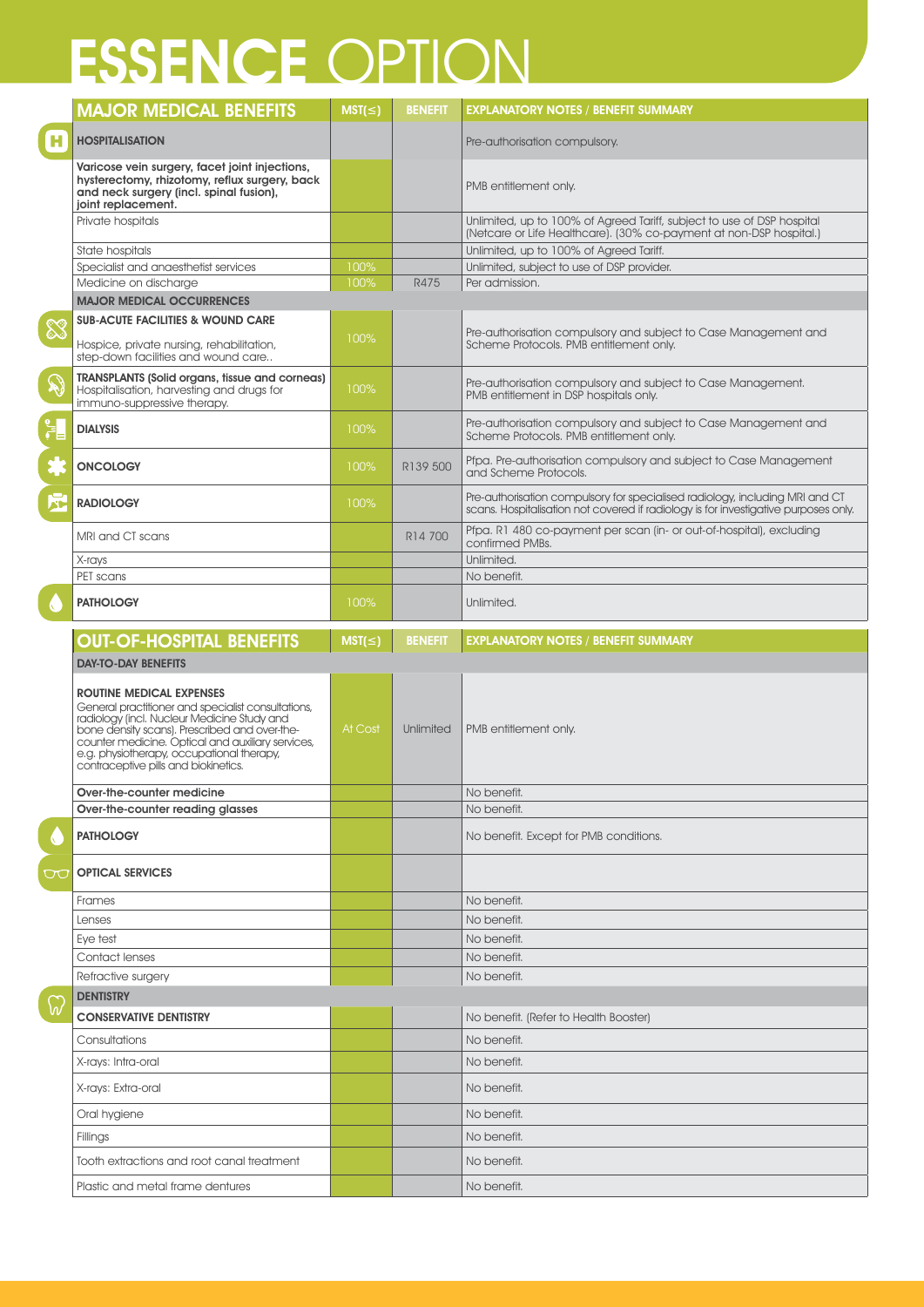| ြု           | <b>DENTISTRY</b>                                                                                    |             |                |                                                                                                                                                                                                                                  |
|--------------|-----------------------------------------------------------------------------------------------------|-------------|----------------|----------------------------------------------------------------------------------------------------------------------------------------------------------------------------------------------------------------------------------|
|              | <b>SPECIALISED DENTISTRY</b>                                                                        |             |                | No benefit.                                                                                                                                                                                                                      |
|              | Maxillo-facial and oral surgery                                                                     |             |                |                                                                                                                                                                                                                                  |
|              | Surgery in dental chair                                                                             |             |                | No benefit.                                                                                                                                                                                                                      |
|              | Surgery in-hospital (general anesthesia)                                                            |             |                | No benefit.                                                                                                                                                                                                                      |
|              | <b>Hospitalisation and anesthetics</b>                                                              |             |                |                                                                                                                                                                                                                                  |
|              | Hospitalisation (general anesthesia)<br>Laughing gas in dental rooms                                |             |                | No benefit.                                                                                                                                                                                                                      |
|              |                                                                                                     |             |                | No benefit.                                                                                                                                                                                                                      |
|              | IV conscious sedation in dental rooms                                                               |             |                | No benefit.                                                                                                                                                                                                                      |
|              | <b>CHRONIC BENEFITS</b>                                                                             | $MST(\leq)$ | <b>BENEFIT</b> | <b>EXPLANATORY NOTES / BENEFIT SUMMARY</b>                                                                                                                                                                                       |
|              | <b>CHRONIC MEDICATION</b>                                                                           |             |                |                                                                                                                                                                                                                                  |
|              | Category <b>A</b> (CDL)                                                                             | 100%        |                | Unlimited – subject to reference pricing and protocols.<br>Registration on Chronic Disease Programme compulsory.<br>(30% co-payment applicable when using a non-DSP pharmacy.).                                                  |
|              | Category <b>B</b> (other)                                                                           |             |                | No benefit.                                                                                                                                                                                                                      |
|              | <b>SUPPLEMENTARY BENEFITS</b>                                                                       | $MST(\leq)$ | <b>BENEFIT</b> | <b>EXPLANATORY NOTES / BENEFIT SUMMARY</b>                                                                                                                                                                                       |
| ≪            | <b>PSYCHIATRIC TREATMENT</b>                                                                        | 100%        | R17 700        | Pfpa. In-hospital services. Pre-authorisation compusory and subject to Case<br>Management.                                                                                                                                       |
|              | <b>BLOOD TRANSFUSION</b>                                                                            | 100%        |                | Unlimited. Pre-authorisation compulsory.                                                                                                                                                                                         |
|              | <b>PROSTHETICS / PROSTHESIS</b><br>(Internal, external, fixation devices and<br>implanted devices)  | 100%        |                | Subject to pre-authorisation and Scheme Protocols. PMB entitlement only.                                                                                                                                                         |
|              | <b>HIV/AIDS</b>                                                                                     | 100%        |                | Unlimited. Chronic Disease Programme applicable.                                                                                                                                                                                 |
| <u>  O i</u> | <b>AMBULANCE SERVICES</b>                                                                           | 100%        |                | DSP - NETCARE 911. Unlimited, subject to use of DSP and protocols.<br>(40% co-payment at non-DSP service provider.)                                                                                                              |
| 늙            | <b>MEDICAL APPLIANCES</b>                                                                           |             |                |                                                                                                                                                                                                                                  |
|              | Wheelchairs, orthopaedic appliances and<br>incontinence equipment<br>(incl. contraceptive devices). | 100%        | R6 550         | Pfpa. Combined in- and out-of-hospital benefit, subject to quantities and<br>protocols. No pre-authorisation required.                                                                                                           |
| <u>କୁ</u>    | Hearing aids and maintenance (batteries<br>included)                                                | 100%        |                | No benefit.                                                                                                                                                                                                                      |
|              | Oxygen/nebulizer/glucometer                                                                         |             |                | Pre-authorisation compulsory and subject to protocols.                                                                                                                                                                           |
|              | <b>ENDOSCOPIC PROCEDURES (SCOPES)</b>                                                               | 100%        |                |                                                                                                                                                                                                                                  |
|              | Colonoscopy and/or gastroscopy                                                                      |             |                | Pre-authorisation compulsory. No co-payment if done in DSP hospital,<br>out-of-hospital and in the case of PMB conditions.                                                                                                       |
|              | All other endoscopic procedures                                                                     |             |                | Sigmoidoscopy and cystoscopy; R2 100 co-payment per scope (in-<br>hospital). Hysteroscopy; R2 950 co-payment per scope (in-hospital).<br>Arthroscopy and laparoscopy (diagnostic): R3 700 co-payment per scope<br>(in-hospital). |

| <b>I MONTHLY CONTRIBUTION</b> |                         |                        |                        |
|-------------------------------|-------------------------|------------------------|------------------------|
|                               | <b>Principal Member</b> | <b>Adult Dependant</b> | <b>Child Dependant</b> |
| <b>Monthly contribution</b>   | R1 360                  | R1 090                 | R490                   |